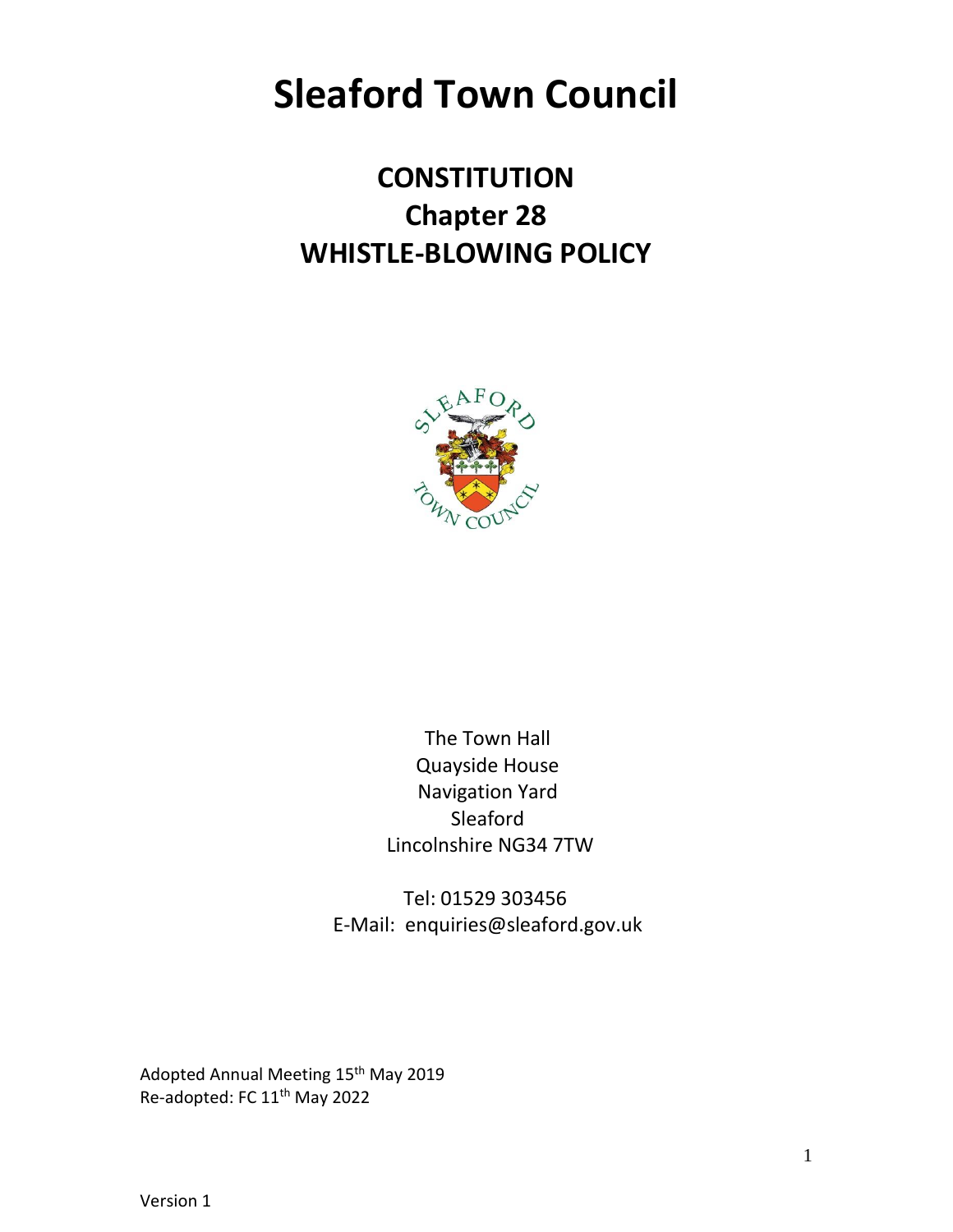#### **Introduction**

The work "whistleblowing" in this policy refers to a disclosure made in good faith and in the public interest by employees, contractors, volunteers or Members, of malpractice, illegal acts or omissions at work.

A whistle-blower is a witness and not a complainant. Whistleblowing is not the same as making a complaint or raising a grievance, where the individual is saying that they have been personally poorly treated. A whistle-blower is usually not directly or personally affected by the matter concerned.

### **Statement of Commitment**

Sleaford Town Council is committed to achieving the highest possible standards of service and the highest possible ethical standards in public life and in all of its practices. As such, malpractice and wrongdoing are taken seriously by the Council.

Sleaford Town Council recognises that in many cases, the Council's employees, Members, volunteer helpers or contractors will be the people most likely to become aware of wrongdoing or malpractice. In the light of this, the Council encourages its staff, Members, contractors and volunteers to use the mechanisms specified within this policy to report malpractice by its Members, employees or ex-employees with confidence and without having to worry about being victimised, discriminated against or disadvantaged in any way as a result.

Where Council employees or Members are aware of our suspect malpractice, the Council expects them to report their suspicions. The Council will treat failure to report wrongdoing or malpractice as a serious matter.

Sleaford Town Council will not tolerate any harassment or victimisation of a whistle-blower (including informal pressures), and will treat this as a serious disciplinary offence. Appropriate disciplinary action may be taken in accordance with the Council's Disciplinary Procedure.

# **Legal Framework**

Under the Public Interest Disclosure Act 1998, workers who raise genuine concerns about a range of misconduct or malpractice at work have statutory protection against victimisation and dismissal.

An employee who blows the whistle will be protected by the Act if the disclosure is made in good faith about any of the following:-

- a criminal act;
- failure to comply with a legal obligation;
- miscarriages of justice;
- danger to health and safety;
- any damage to the environment;
- an attempt to cover up any of the above;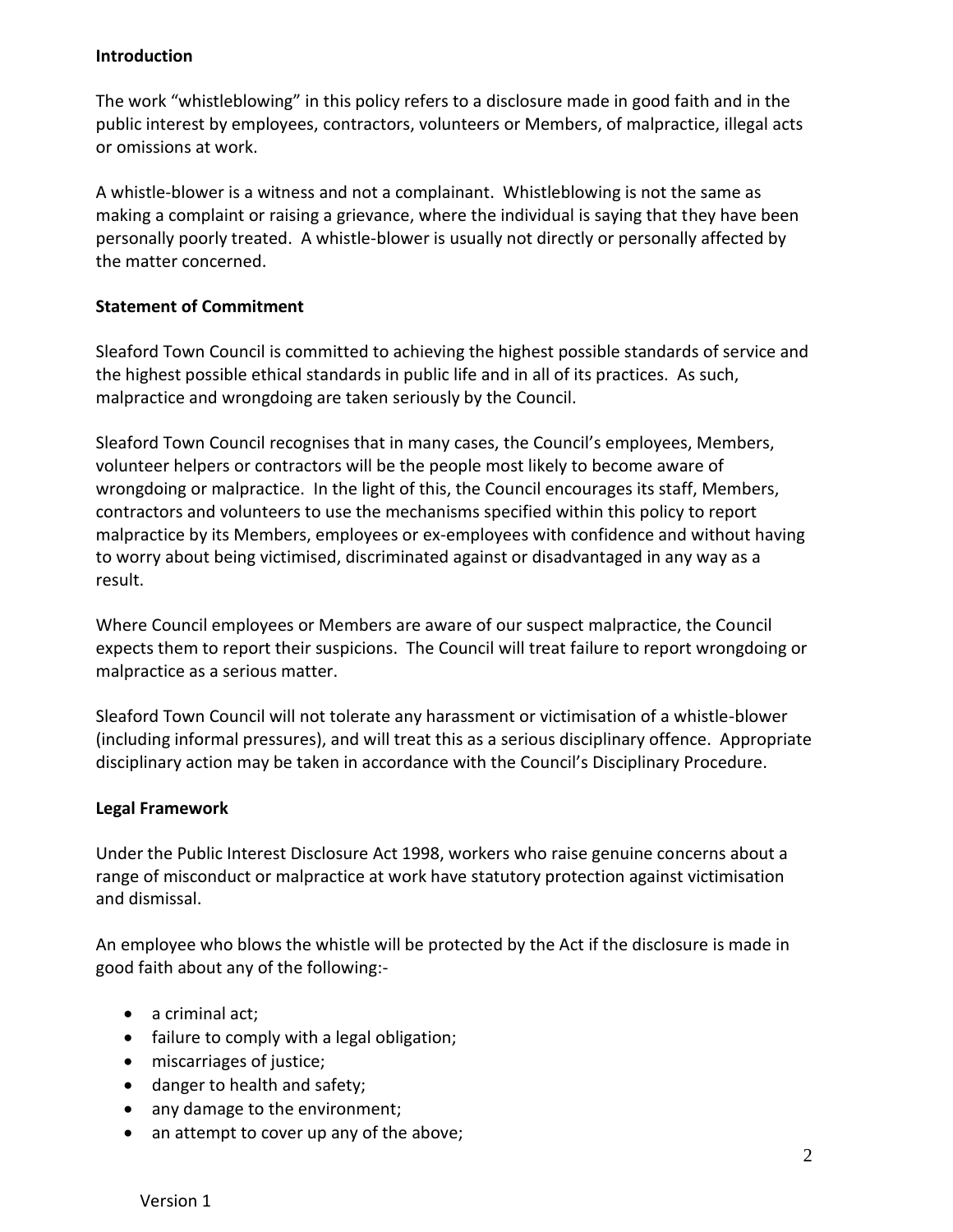A whistle-blower will not be protected under the Act if they break the law when making a disclosure.

# **Scope of this Policy**

Sleaford Town Council has a range of policies and procedures in place to deal with standards of behaviour at work. These include a grievance policy, disciplinary policy and others as included in the Staff Handbook. Employees are encouraged to use the provisions of these procedures when appropriate. Service users should make complaints or raise concerns through the Complaints Procedure.

Therefore, this Whistle-blowing Policy should not be used to deal with complaints that employees may have about their employment in most circumstances. The aim if the Whistleblowing Policy and Procedure is to enable employees, Members, contactors and volunteers to report an issue if they feel that it cannot be done using the existing procedures, particularly if the matter is not about their personal employment position. Whistle-blowing refers to issues that are such importance that the public interest is served by reporting the issue.

The following is a list of examples when this policy may be used (please note that this list is not exhaustive):

- any unlawful act, whether criminal or a breach of civil law, has been committed, is being committed or is likely to be committed;
- suspect corruption or fraud;
- disregard for legislation, particularly that of health & safety at work;
- a breach of a code of conduct;
- misuse of assets, including store, equipment, vehicles, buildings, computer hardware and software;
- breach of financial regulations;
- showing undue favour over a contractual matter or to a job applicant;
- breach of, or failure to implement or comply with any policy determined by the Council;
- failure to take reasonable steps to report and rectify and situation which is likely to give rise to a significant avoidable cost, or loss of income, to the Council or would otherwise seriously prejudice the Council;
- abuse of power, or the use of the Council's power and authority for any unauthorised or ulterior purpose;
- deliberately concealing information in relation to any of the items on this list.

Whilst volunteers are not covered by the Public Interest Disclosure Act, this Council's policy has been written to encompass Members and volunteers.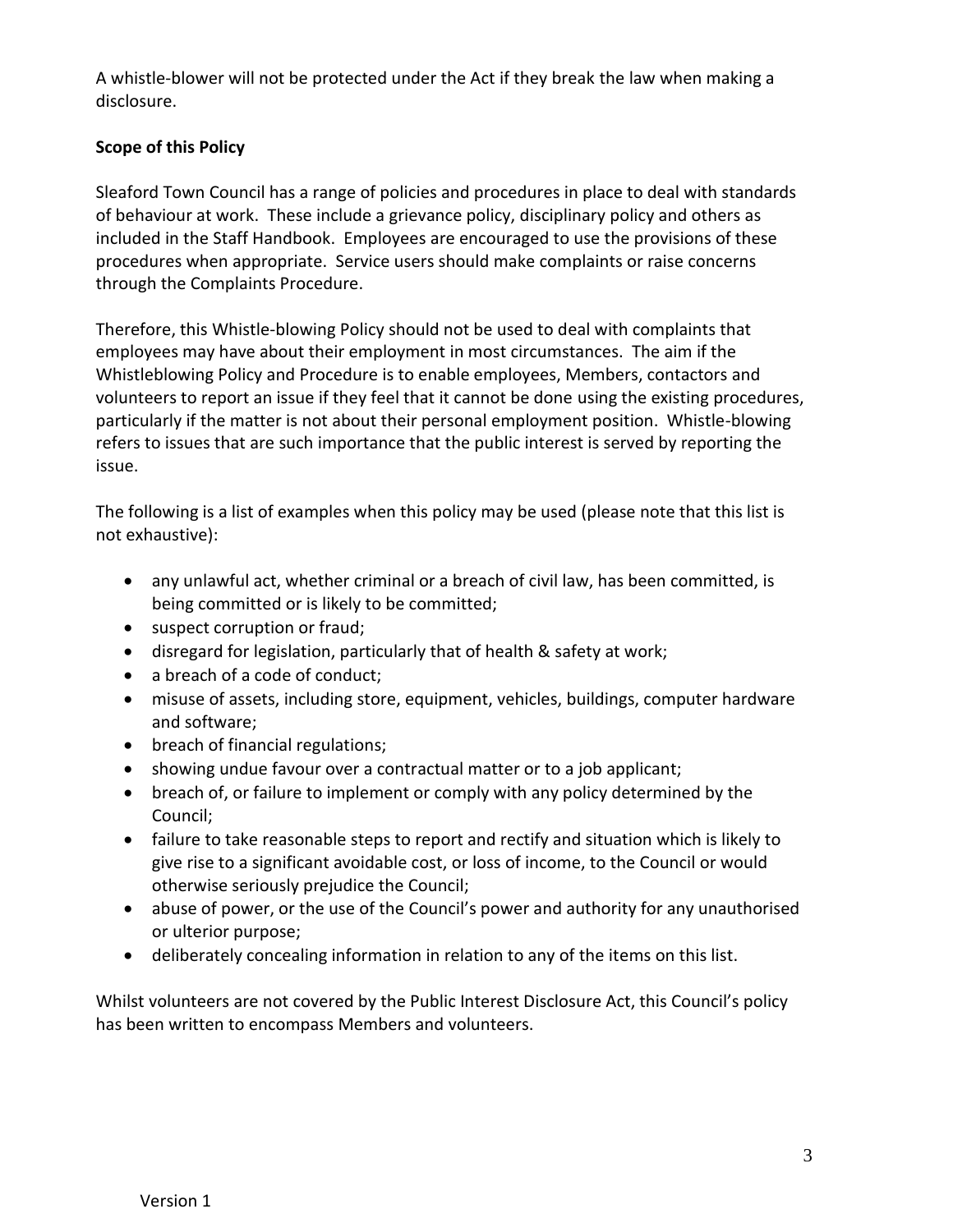#### **How to Disclose Information**

### **a) The Town Council**

The Public Interest Disclosure Act directs workers towards raising matters internally in the first instance, and to use internal whistle-blowing policies.

For a disclosure to be protected by law, a whistle-blower must:

- make the disclosure in good faith;
- reasonably believe that the information is substantially true

#### **b) A Legal Advisor**

A disclosure of information for the purpose of obtaining legal advice is protected.

# **c) Prescribed Persons**

Whilst the Town Council strongly encourages disclosures to be made internally, if a whistleblower feels unable to use the procedure outlined within this policy they can make a disclosure to other people/organisations as prescribed by government. The most relevant prescribed people relating to the Town Council are:

- The Health and Safety Executive and North Kesteven District Council for health and safety risks;
- The Environment Agency;
- The Serious Fraud Office;
- HM Revenue & Customs;
- National Audit Office, Audit Commission;
- Information Commissioner.

To make a protected disclosure to a prescribed person, the whistle-blower must:

- make the disclosure in good faith;
- reasonably believe that the information is substantially true;
- reasonably believe that the information is being disclosed to the right person or organisation.

# **Wider Disclosures**

A whistle-blower would also be protected under the Act if they made wider disclosures, e.g. to a professional body, the Police or an MP, etc., if the whistle-blower:

- makes the disclosure in good faith;
- reasonably believes that the information is substantially true;
- does not act for personal gain;
- acts reasonably taking into account the circumstances;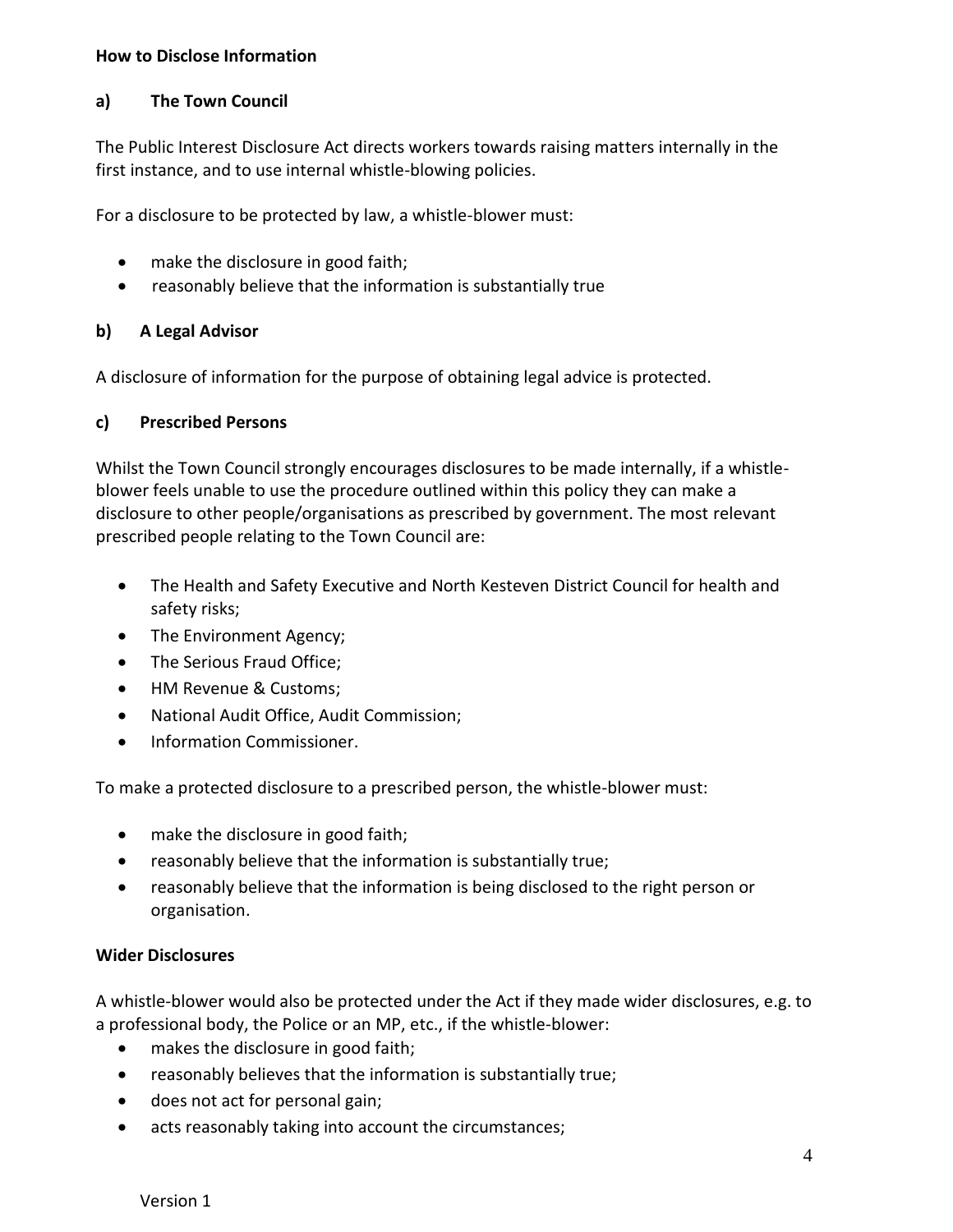In order to make a protected wider disclosure, the whistle-blower must either:

- reasonably believe that the Council would treat them unfairly if they made a disclosure internally or to a prescribed person;
- reasonably believe that an internal disclosure would result in the destruction or coverup of evidence;
- have previously disclosed the same or very similar information internally or to a prescribed person

### **Whistle-blowing Procedure**

#### **Confidentiality**

If the whistle-blower requests confidentiality, the Council will not reveal the whistle-blower's name or position without their permission. It is, however, easier to pursue and verify complaints if the whistle-blower provides his/her name. Unsupported, anonymous complaints and allegations will be treated with caution.

There may be circumstances when the Council is legally obliged to disclose the name of a whistle-blower, e.g. when ordered to by court.

#### **Protection for Whistle-blowers**

If an employee, Member, volunteer or contractor raises a concern which they believe to be true, the Council will take appropriate action to protect the individual from harassment, victimisation and bullying. Employees who raise a genuine concern under this policy will not be at risk of losing their job. However, a whistle-blower will not be protected from the consequences of making a disclosure if, by doing so, they commit a criminal offence.

# **Involvement of Trade Unions**

Sleaford Town Council recognises the right of whistle-blowers to be advised and represented by their union when raising concerns under the whistle-blowing procedure.

# **Designated Officer**

The Acting Town Clerk is the Designated Officer to be a point of contact for concerns raised under this procedure.

# **a) Raising a Concern**

An employee should normally raise their concerns about wrongdoing or malpractice with his / her immediate line manager. Whilst the whistle-blower is not expected to prove the truth of an allegation or to investigate the matter themselves, the whistleblower should have a reasonable belief and some evidence to back it up before raising their concerns. The manager will notify the Designated Officer within two working days whenever possible.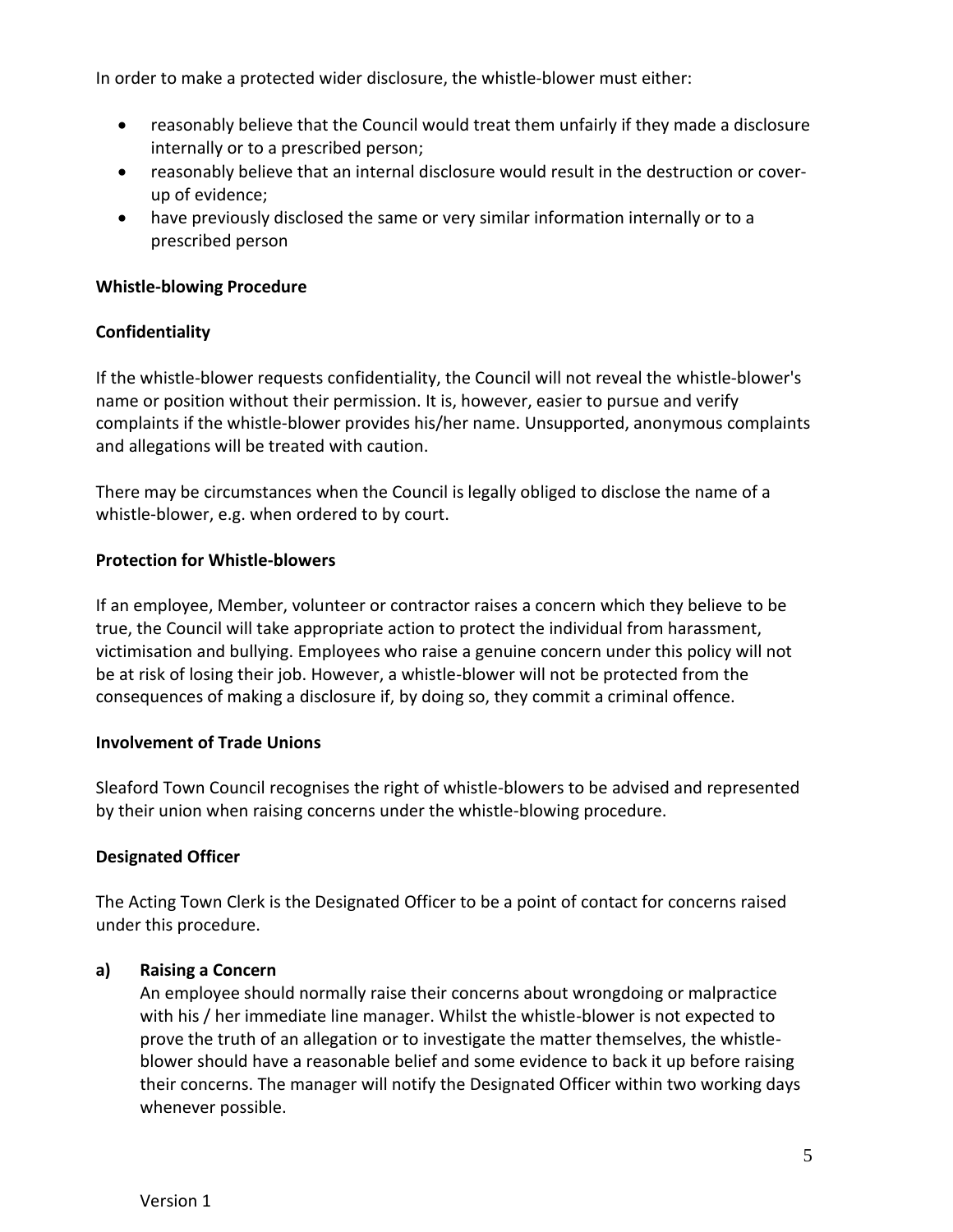Where it is not appropriate to go via normal management reporting channels, because the matter is serious and sensitive (e.g. if the whistle-blower believes that his or her manager is involved), he/she should contact the Designated Officer. Members, volunteers and contractors should contact the Designated Officer.

The Acting Town Clerk must take all concerns seriously.

Where, exceptionally, the concern is about the Acting Town Clerk, the concerns should be reported to the Chairman of the Council, who will decide how the investigation will proceed. This may include an external investigation.

#### **b) Employer's Response**

Within ten working days, the Acting Town Clerk will arrange an initial interview to ascertain the nature of the whistle-blower's concern. The interview will be confidential if requested by the whistle-blower. The whistle-blower has the right to bring a friend or union representative along with them. The friend must observe confidentiality.

At this stage, the whistle-blower will be asked whether he/she wishes his / her identity to be disclosed and will be reassured about protection from possible reprisals or victimisation.

The whistle-blower will be asked if they wish to make a written or verbal statement. In either case, the Acting Town Clerk will write a brief summary (dated) of the interview, which will be agreed by both parties.

The Acting Town Clerk will be responsible for the commission of any further investigation.

# **c) Investigation**

The investigation may need to be carried out under strict confidentiality, i.e. the subject of the investigation will not be informed until, or if, it becomes necessary to do so. This may be appropriate in cases of suspected fraud.

The Acting Town Clerk will offer to keep the whistle-blower informed about the investigation and its outcome.

If the investigation finds that there is a case to be answered by any employee, Sleaford Town Council's Disciplinary Procedure will be used.

If the investigation identifies that there is no case to answer, but that the whistle-blower held a genuine concern and was not acting maliciously, the matter will be closed. The Acting Town Clerk will ensure that the whistle-blower suffers no reprisals or victimisation.

If the investigation discovers that an employee has made false accusations with malicious intent, appropriate disciplinary action may be taken in accordance with the Council's Disciplinary Procedure.